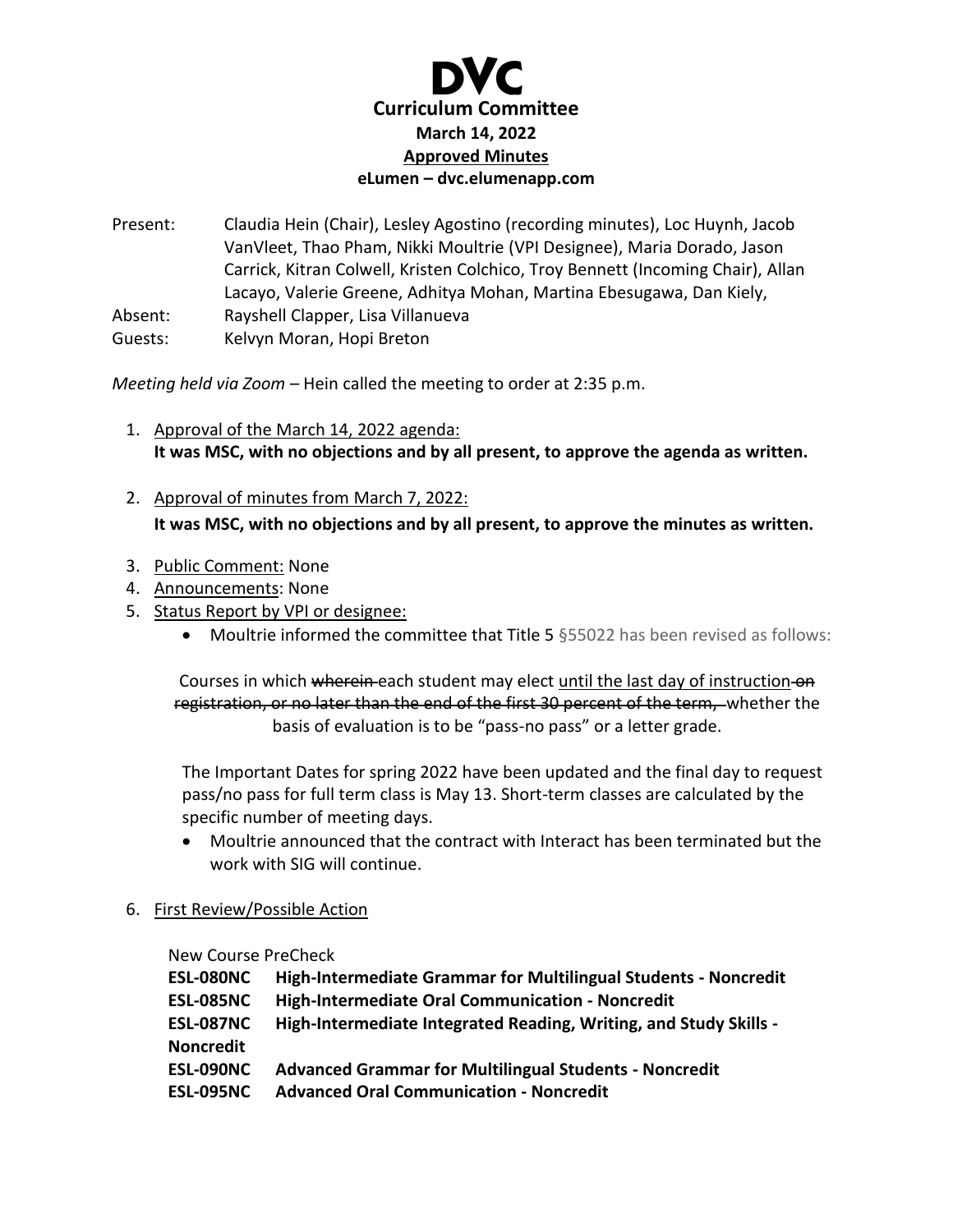# **Curriculum Committee March 14, 2022 Approved Minutes eLumen – dvc.elumenapp.com ESL-097NC Advanced Integrated Reading, Writing, and Study Skills – Noncredit**

## Kelvyn Moran introduced this series of noncredit ESL courses. They are paired with the credit version of existing courses. He added that the noncredit option is very popular. Hein noted that the noncredit courses are free of charge and repeatable. **It was MSC, with no objections and by all present, to approve ESL-080NC, 085NC, 087NC, 090NC, 095NC, and 097NC for course development.**

New Experimental Course – effective fall 2022

**ART-150MC Jewelry Small Metals Casting**

Hopi Breton presented ART-150MC as an opportunity for students to continue work in small jewelry making. She added that ART-146 and 147 are popular and students are asking for more opportunities in the field. The department already has the facilities and supplies needed and there will be a mandatory materials fee.

**It was MSC, with no objections and by all present, to approve ART-150MC as written.**

7. Consent Agenda

Title 5 Revisions – effective fall 2023

| <b>CARER-100</b> | <b>College and Career Readiness I</b>   |
|------------------|-----------------------------------------|
| <b>CARER-101</b> | <b>College and Career Readiness II</b>  |
| <b>COUNS-095</b> | <b>Educational Planning</b>             |
| <b>COUNS-096</b> | <b>Orientation for Student-Athletes</b> |
| <b>COUNS-100</b> | <b>New Student Success Strategies</b>   |

**It was MSC, with no objections and by all present, to approve the consent agenda as written.**

#### 8. Discussion Item/Possible Action

Development Criteria for New Programs – Appropriateness to Mission Hein shared the section of the Program and Course Approval Handbook (PCAH) that focuses on the development criteria for courses and programs. The first criteria, "Appropriateness to Mission", describes that how the goals of programs should be consistent with the mission of the community college (Education Code §66010.4). The goals of courses and programs must provide systematic instruction in a body of content or skills whose mastery forms the basis of student achievement and learning. The PCAH lays out three points to consider when creating programs and courses:

1. A program or course must be directed at the appropriate level for community colleges; that is, it must not be directed at a level beyond the associate degree or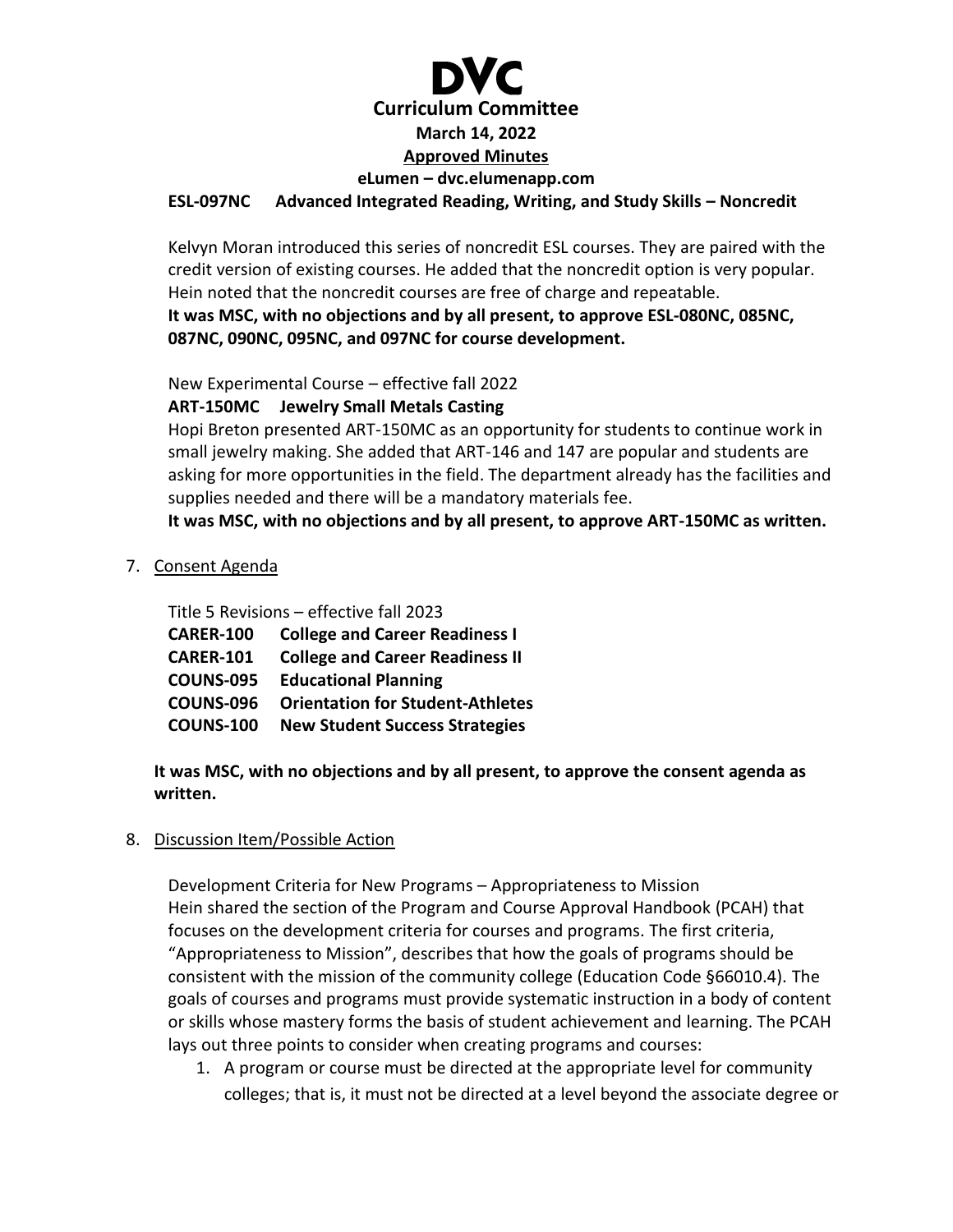

#### **eLumen – dvc.elumenapp.com**

the first two years of college. Those colleges that have been approved to offer a baccalaureate degree may offer baccalaureate level courses appropriate to general education and the major.

- 2. A program or course must address a valid transfer, occupational, basic skills, civic education, or lifelong learning purpose. It must not be primarily avocational or recreational.
- 3. Programs and courses should also be congruent with the mission statement and master plan of the college and district.

Pham added that GE and/or transfer courses offered at DVC should not be upper division and initiators should meet with her before submitting a GE/transfer course.

Hein referenced the new course PreCheck form, and the committee felt that some updates should be made to the form asking for additional information. Additionally, initiators should be reviewing the DVC Mission and Institutional Learning Outcomes (ILOs) before submitting new curriculum.

- A checkbox/signoff for meeting with Articulation for GE/transfer courses
- Adding an instruction page to accompany the form, detailing out the requests on the form.
- Refocus of the sentence mentioning stand alone courses. They need to be part of a pathway and if they aren't, an explanation needs to be included.
- The question regarding existing content (#2) needs to be updated. If there is overlap in courses, initiators need to contact the other department to review and discuss. It was recommended that a sign off be added. There was discussion concerning the development of a percentage of overlapping course content and outcomes that would be considered too high for approval. Although a formulaic approach would be easier, there are many reasons for content to appear similar but the actual level and purpose for the course is quite different. Assuring that the departments discuss the similarities and clearly define the differences before the course is fully developed is critical.
- The signatures need to be in order
	- o Initiator
	- o Department Chair
	- o Curriculum Representative